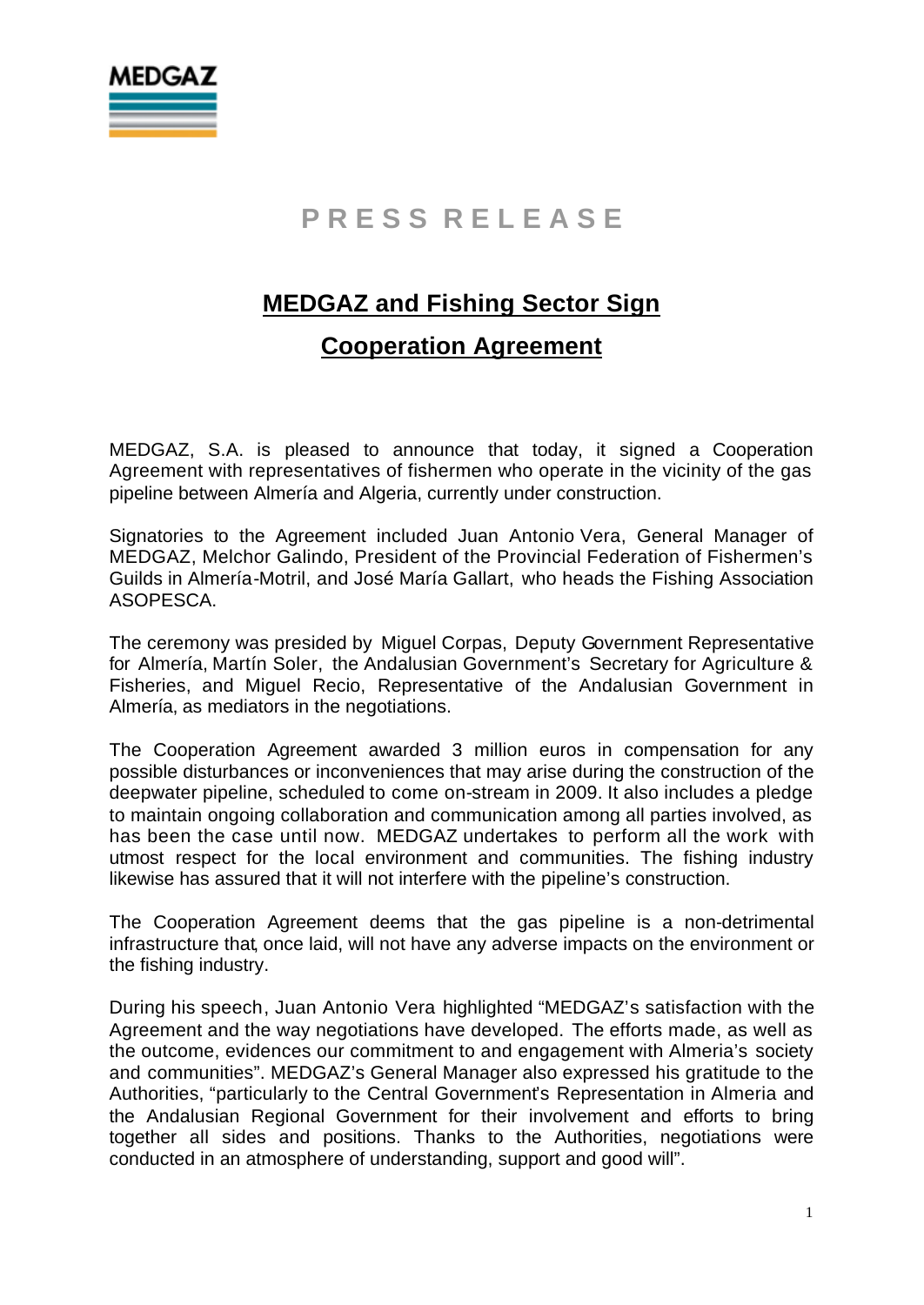

### **P R E S S R E L E A S E**

#### **MEDGAZ**

MEDGAZ, S.A. is the company in charge of designing, building and operating the Algerian-European Pipeline, via Spain.

With a planned initial capacity of 8 BCM/year, MEDGAZ will transport natural gas from Beni Saf on the Algerian coast up to landfall in Almeria. Construction work began in mid-2007 and start-up is slated for 2009.

The total offshore distance of the pipeline is 210 km across the Mediterranean seabed, and the central section will reach a maximum water depth of 2,160 meters.

In Algeria, it will hook up to the Hassi R'Mel-Beni Saf gas pipeline operated by Sonatrach, while in Spain, it will link up with the Almeria-Albacete gas pipeline belonging to ENAGAS, thereby facilitating its connection to the Spanish and European gas grid.

MEDGAZ is a consortium of five leading energy companies: SONATRACH (36%), CEPSA (20%), IBERDROLA (20%), ENDESA (12%) and GDF SUEZ (12%).

> Almería, September 29, 2008 MEDGAZ SA External Relations Tel. +34 91 312 54 24 **www.medgaz.com**